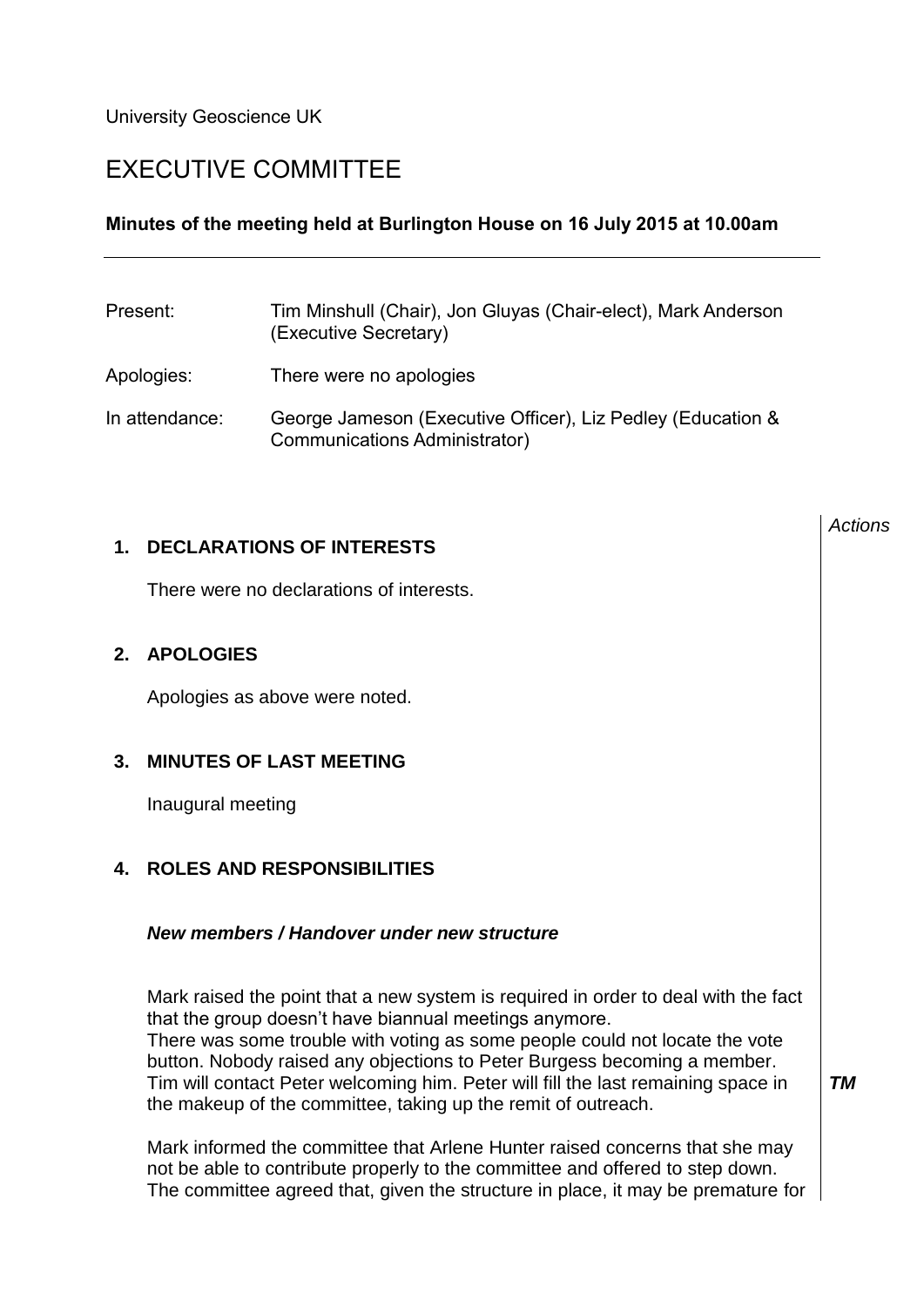her to step down. Mark agreed that he will contact her explaining the new structure in place and that she should wait and see how it progresses before stepping down. Mark will email the executive stating that the makeup of the committee is now complete and outlining the new roles and responsibilities that will be coming into effect from August. Mark will send Tim a list of the 'serial no show institutions'. The dates or venue for the upcoming November meeting may have to be changed. Nic will explore further the constraints on the availability of Burlington House. *MA MA MA NB* **5. PLANS FOR NOVEMBER MEETING** Mark informed the committee that he has contacted Andy Saunders but needs to confirm dates with him. A workshop is planned for the Tuesday morning with fieldwork as the focus. Areas that may be included are: fieldwork, employability in geoscience graduates with the intention to invite an employer's panel. Chris Bonson at SRK and Ross Gardner at PSGB have both been contacted. Chris Bonson has accepted his invitation. Mark also plans to invite Natalyn Ala. The Environment Agency and the Coal Authority were both suggested to have a representative present. Jon made a suggestion to invite a geologist who was formerly of BGS and now works with the Coal Authority. Jon will find out his details and inform the group once he has done so. Alan Gibbs from Midland Valley was also mentioned as a possibility as was Richard Jones from Geo-Spatial Research. It was also agreed that the size of the group should be kept to a maximum of 5 as a larger number may prove troublesome. Mark made the suggestion of having the day recorded. If that is the case then it will be necessary to have the event chaired. It will also be necessary to have the main themes established. They will include independent thinking, health and safety, costs, why fieldwork is so important and pressures surrounding it today etc. Jon made the suggestion of having wilderness expert Matt Ilott (trainingexpertise.co.uk) as a potential panel member on the day. Fieldwork accessibility is another area that the committee felt needed to be included following on from the Confronting Barriers Event which took place in June at Burlington House. It was felt that these sort of issues around the perception of Geology need to be addressed. Mark suggested that Alison Stokes *JG*

It was also suggested that field health and safety guidelines may need to be updated to be brought in line with current legislation.

could give a presentation.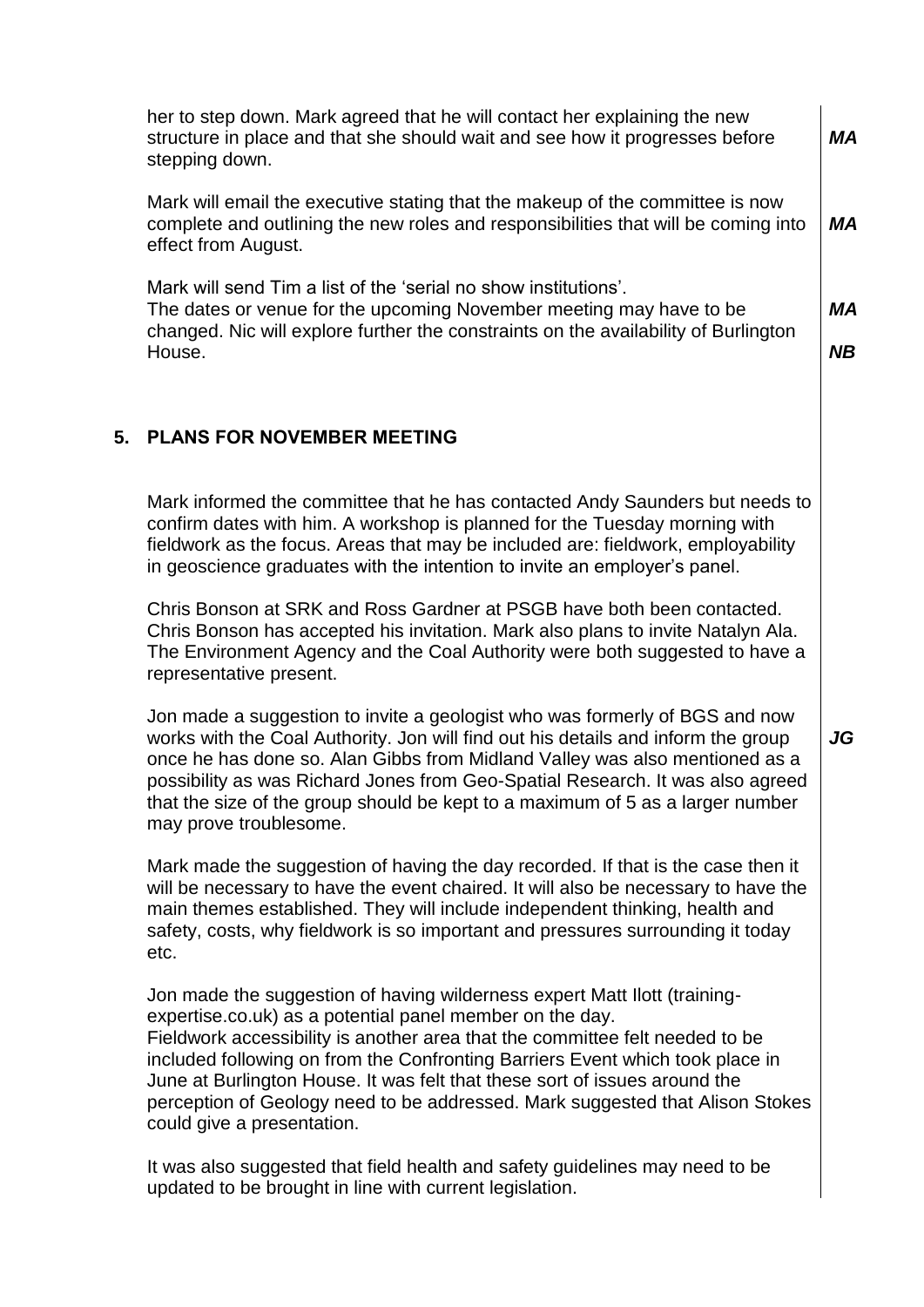Mark suggested that it would be useful to set an agenda for the Higher Education Network (HEN) as he feels that it would be beneficial to have CBD courses with the aim of having HEN function as a proper network.

The possibility of having an evening dinner the day before may take place. It was thought that a buffet style meal as well as a speaker giving a talk would be beneficial in attracting people to the event. Mark will discuss this further with Nic.

Mark will send an email to both Tim and Jon regarding the themes they wish to be included at the event so as to maintain a common viewpoint.

The committee felt that the talk of that evening doesn't need to be specifically linked to fieldwork. Other topics mentioned included; the geology of Pluto, fracking, radioactive waste disposal and the geology of renewables. Andrew Bloodworth was put forward as a potential speaker. Mike Stevenson from BGS could talk about their new initiative. It was decided that Mark would approach Monica about giving her talk on the geology of Pluto. *Post-meeting note: an alternative suggestion was to approach Sanjeev Gupta to talk about the geology of Mars.* The talk will take place after the buffet and drinks will follow the talk. Mark will talk with Nic about the availability of the conference facilities. Other courtyard societies will be considered if the GSL is unavailable on that day. The committee highlighted the need to develop a briefing along with confirming a chair in order to circulate to the membership. It is hoped that this will be done before the start of the new academic year.

## **6. WEBSITE**

Elizabeth Pedley presented the newly designed beta University Geoscience UK website to the executive committee. This new website replaces the old CHUGD website. The website will be hosted by the Geological Society and it was noted that navigation should be quite familiar to anybody who has used the GSL website before.

As the website is not yet live some details on the website will need to be updated before its launch. The executive committee agreed that they will highlight parts of the website where the content is outdated and inform Liz of new information to be uploaded.

Some of the areas on the site to be updated / changed include; contact details, distributors list, the creation of a University Geoscience UK e-signature and an events box to publicise future plans.

Liz agreed to send the committee access rights for the website so that they can access and review content.

Mark agreed to send Liz all details concerning appointments of key roles as well as pdf versions of all minutes dating back to 2012. It was agreed that some files/resources will need to be password protected, similar to the old CHUGD website.

*MA/NB*

*MA*

**All member** 

*MA*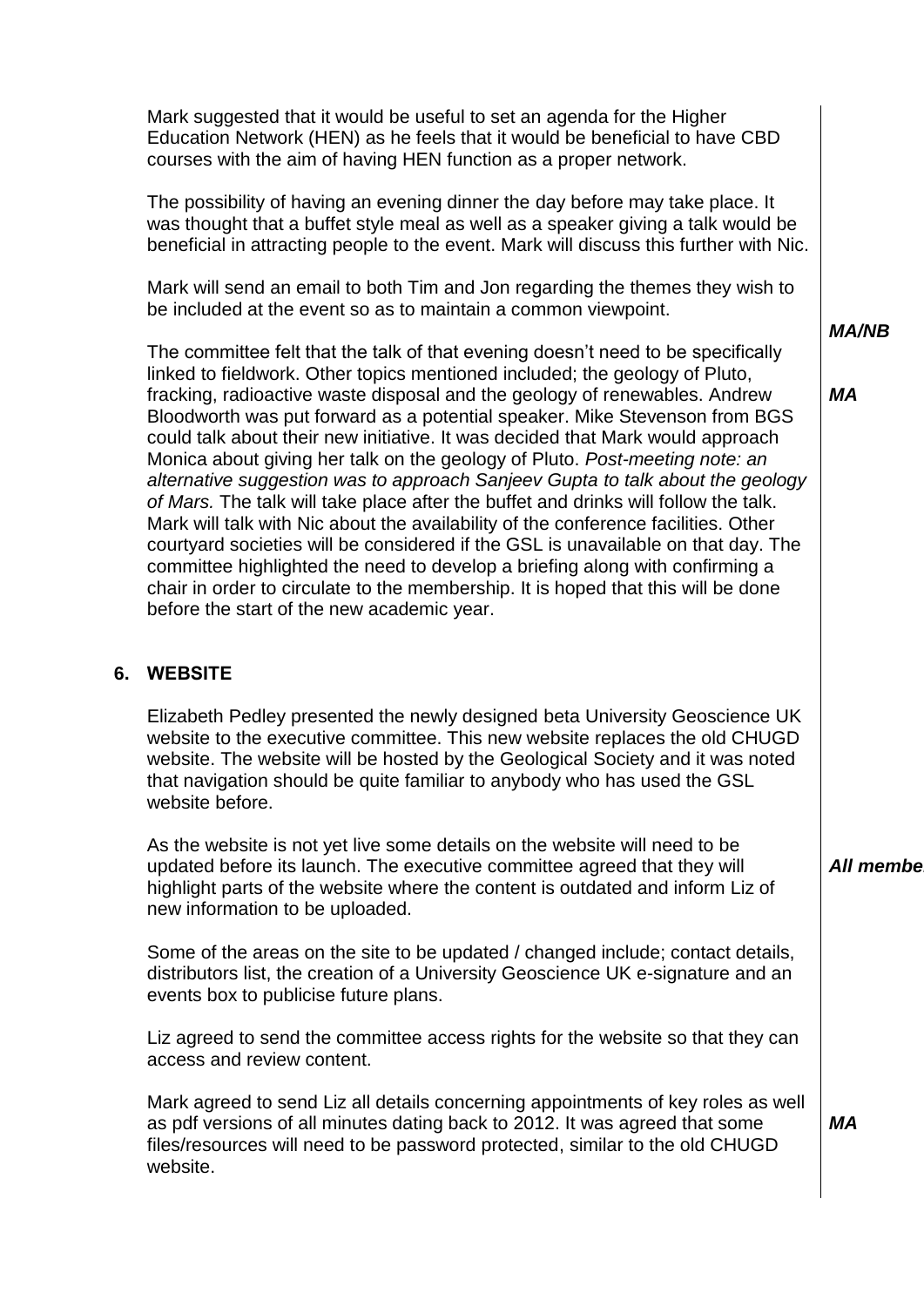# **7. FUTURE ACTIVITIES**

The question of whether University Geoscience UK was the right group to be promoting / driving feeder activities or if it was better done through the Higher Education Network was raised.

The AGI survey is out and Mark is planning on sending out reminders. The survey has had around 20 responses to date.

It is hoped that activities will be established in the afternoon meeting

# **8. ITEMS FOR THE JOINT HIGHER EDUCATION COMMITTEE**

Mark briefed the group of the upcoming items for the Joint HE Committee meeting. These included data gathering projects, fieldwork costs, future needs as well as an update on A-Level and GCSE reform.

Mark informed the group that he attended a meeting in April with the Department for Education and Ofqual concerning A-level reform, raising a concern with the scientific underpinning that could be delivered through geology. There is a document that Mark will share with the group covering subject content that is currently being looked at by the DFE.

Tim raised the question of how the executive committee will keep up to date with matters such as this when Mark steps down as the executive secretary. A handover will be required to clarify these issues.

## **9. ANY OTHER BUSINESS**

Jon briefed the committee on the "Earth Science in Society" programme. It is divided into 2 parts, both of which are team exercises. The first is titled 'Entrepreneurship in Geoscience' where a group of students go out in the field and use a combination of fieldwork and classroom learning and act as a company to carry out projects. This culminates in a major project with an external client. Students can self-assemble for this aspect of the course. Projects range from high to low technically demanding scenarios. Examples include carrying out projects form oil companies, drilling of a geo-thermal well and geological walks from the national railway museum etc.

Jon made the point that there is a need for University Geoscience UK to better market what geology can do for students / prospective undergraduates and that a brief should be developed by a group of students to potentially develop marketing materials as well as trying to look at ways to tackle this issue. This project would run from October through to March. Jon asked if the other committee members would be interested in visiting the group of students, it was *MA*

*MA*